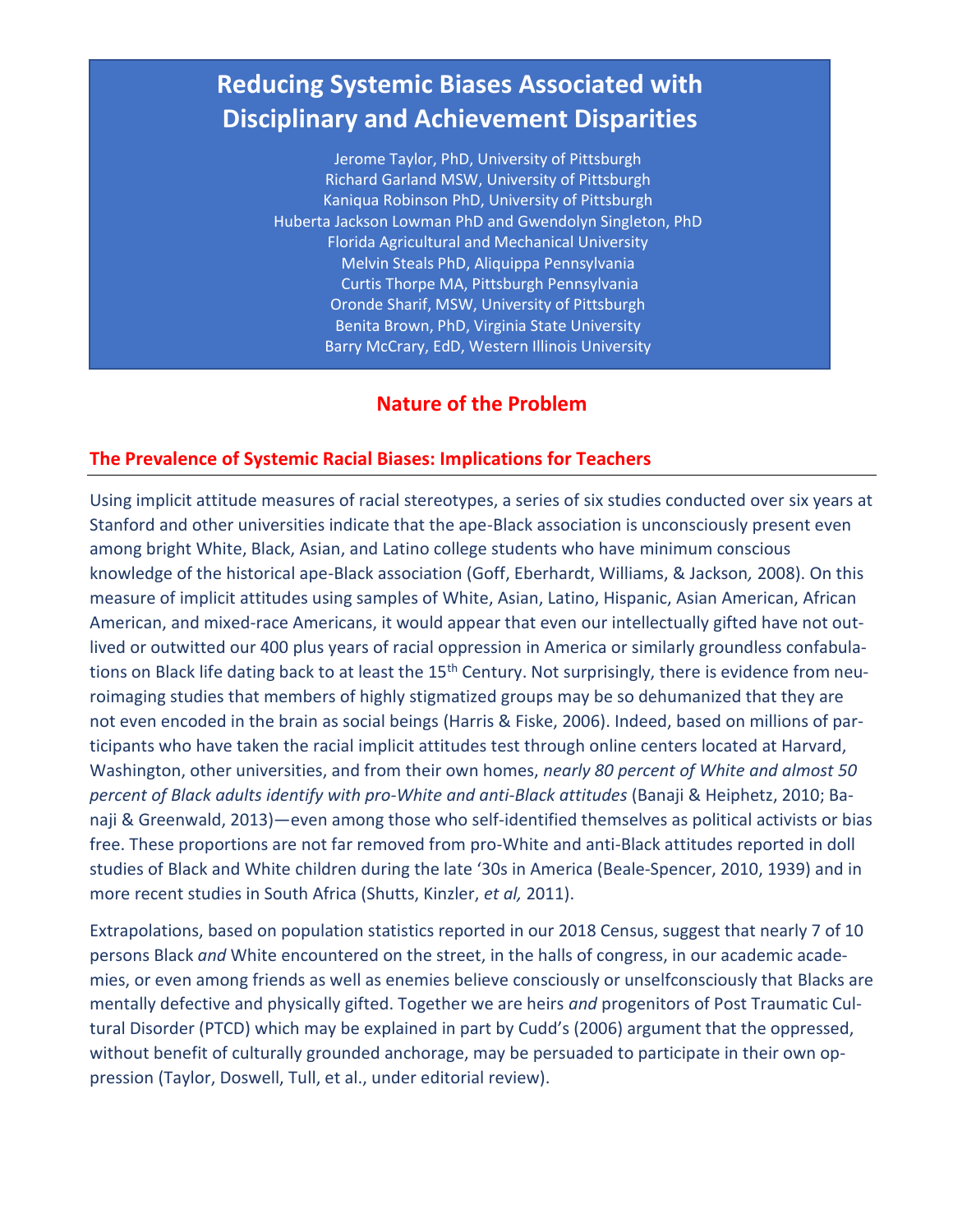## The Structure of Racial Biases: Implications for Students

1. Figure 1 provides a graphical summary of the deep structure of racist stereotypes that have been internalized by Blacks—presented here because of the increasing percentage of Black students across the Pittsburgh School District in general and the majority enrollment of Black students in predominately Black neighborhoods.





On this Black inner-city sample of adult males and females, Figure 1 fleshes out four levels of racial stereotypes: Blacks are animals (Level I) which may 'explain' why Blacks are mentally defective and physically gifted (Level II). They are mentally defective intellectually, morally, and emotionally and physically gifted athletically, sexually, and in every field of entertainment (Level III). Further attributes of Level III descriptors are broken down further (Level IV). In our full model, we permitted mentally defective and physically gifted factors to covary and a second we specified that these factors were independent. Comparatively, the full model specification (factor interdependence) was statistically superior to the second model (factor independence). This finding suggested to us that both factors were being organized by a higher factor which we labeled 'Blacks are animals.' In this and related studies of internalized racism which also included Black college students (Taylor, Brown, and Denton, 1996), we have found even on a measure of explicit stereotypes that between 34 percent of Black college students and nearly 50 percent of Blacks in the general population continue to endorse these racial stereotypes about Blacks.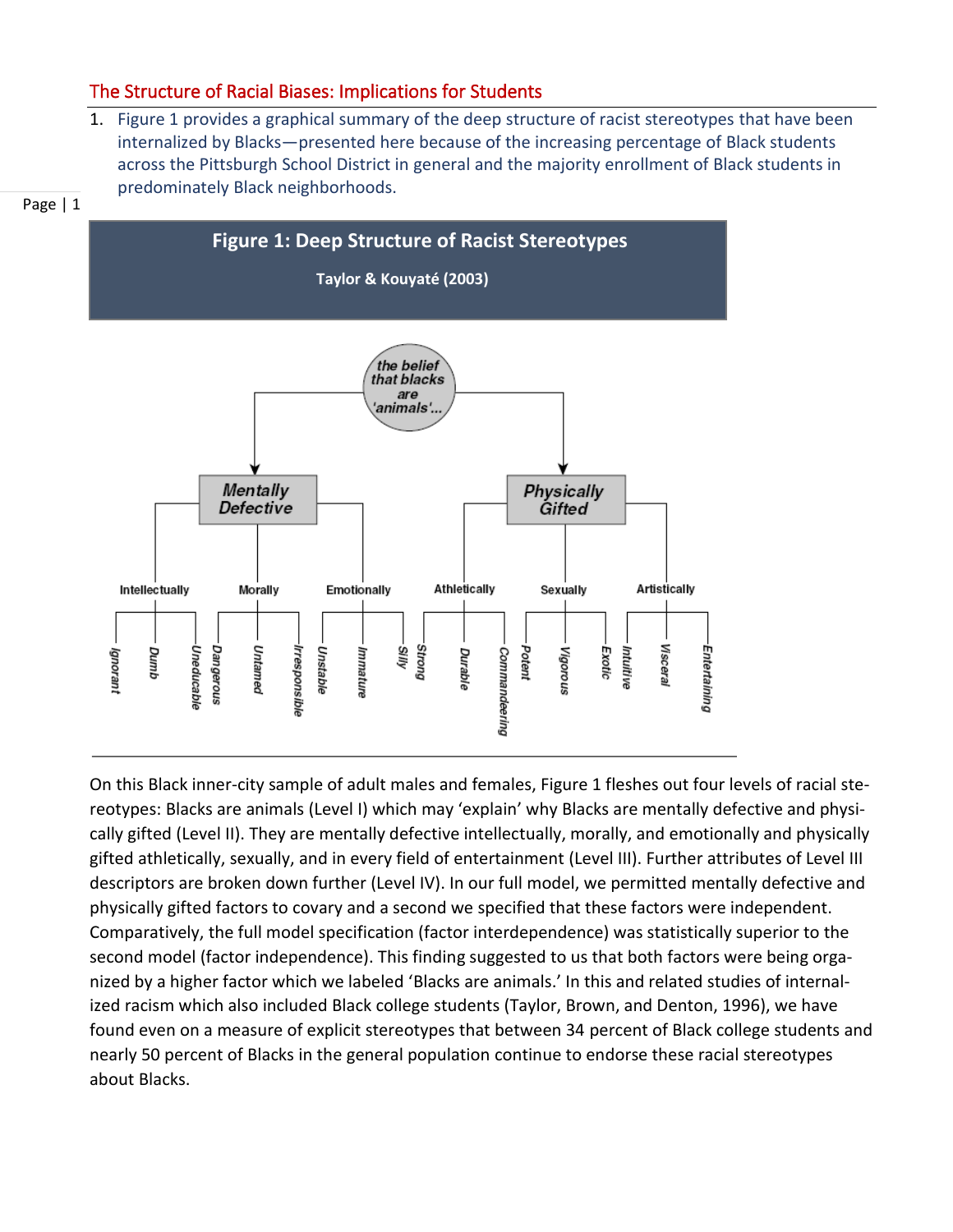### **Racial Biases Trigger Nine Types of Racial Discrimination: Implications for Teachers**

### **[Video of Nine Type of racial discriminations](https://www.youtube.com/watch?v=2gAmJtlLHgQ) (Click on green script to enable video presentation)**

Page | 2 1.1. U**ndermining.** The granting and removal of privileges; lifting and crushing hope. 1 [Undermining Narrative](https://www.youtube.com/watch?v=dWyGYOvlVJk)

- 1.2. **Constricting.** The relative permanence of placement of Black students in special education classes; the rarity of placement of Black students in advanced courses; failure to identify and sustain practices that accelerate the achievement of Black students.
	- [2. Constricting](https://www.youtube.com/watch?v=poeL0Tpcj0M)
- 1.3. **Dissimulating.** Noticing information consistent with racist stereotypes and neglecting information inconsistent with racist stereotypes. Featuring headlines *with* pictures of Black victims and alleged perpetrators more often than pictures of White victims *with* alleged perpetrators (stereotype consistent) or failing to celebrate the achievement of predominately Black schools that are accelerating or reversing racial achievement gaps

3**.** [Dissimulating video](https://www.youtube.com/watch?v=3N_KapOy8KA) 

1.4. **Dodging.** Evading, shunning, moving away from, averting one's eyes, 'negative hallucinating' (not 'seeing' who obviously is in plain view) are examples of nonverbal dodging typically issuing from fear or anxiety triggered by the presence of socially, economically, or culturally marginalized persons. Passing over the raised hand of a Black student.

[4. Dodging](https://www.youtube.com/watch?v=TVUhvswxIrU)

- 1.5. **Detaching***.* Refusing to accept even nominal responsibility for the condition of persons who are socially, economically, or culturally marginalized. Student failure is the student's fault—the student's genes, family, or community, and likewise for employers or supervisors; substituting the idiosyncratic principle 'Every tub must rest on its own bottom' for the allocentric principle 'I am my brother's keeper'. [5. Detaching](https://www.youtube.com/watch?v=TcF_s7TqVGU)
- *1.6.* **Deceiving***.* Lying, duplicity, and dishonesty are the big three here—interest expressed without commitment to action, promises made but not kept, resources expected but redirected, urges saintly patience without compelling results: *Haven't you noticed the racial achievement gaps are narrowing?* [6. Deceiving](https://www.youtube.com/watch?v=bn7udL-pbuM)
- 1.7. **Denigrating.** Besmirching the *personhood* of those socially, economically, or culturally marginalized. Talking down to 'them' and talking badly about their character, personality, or presentation, their presumed laziness, incompetence, unattractiveness, or immorality are examples. [7. Denigrating](https://www.youtube.com/watch?v=GiqTN0iLe-Q)
- 1.8. **Demonizing.** Besmirching the *humanity* of those socially, economically, or culturally marginalized. They are 'animals' 'beastly', or 'evil' by nature and in intent. Use of racial epithets such as the 'N' word or gender epithets such as the 'B' word often accompanies highly confabulated descriptions of Blacks and women. Because of their presumptive primitive or evil nature, they must be controlled, corralled, or segregated to ensure the peace and safety of 'real' humanity—the decent and civilized ones like 'us'. **8.** Video Unavailable but see page 6 for graphic example.
- 1.9. **Destroying.** Using physical or symbolic dehumanizing methods to inflict mental suffering or physical injury to persons who are socially, economically, or culturally marginalized. At the extreme are bombings, lynchings, and intra-ethnic or inter-ethnic assaults or homicides which ferment a culture of fear and 'legitimate' the use of violence. [9. Destroying](https://www.youtube.com/watch?v=F5AwPUIF0IA)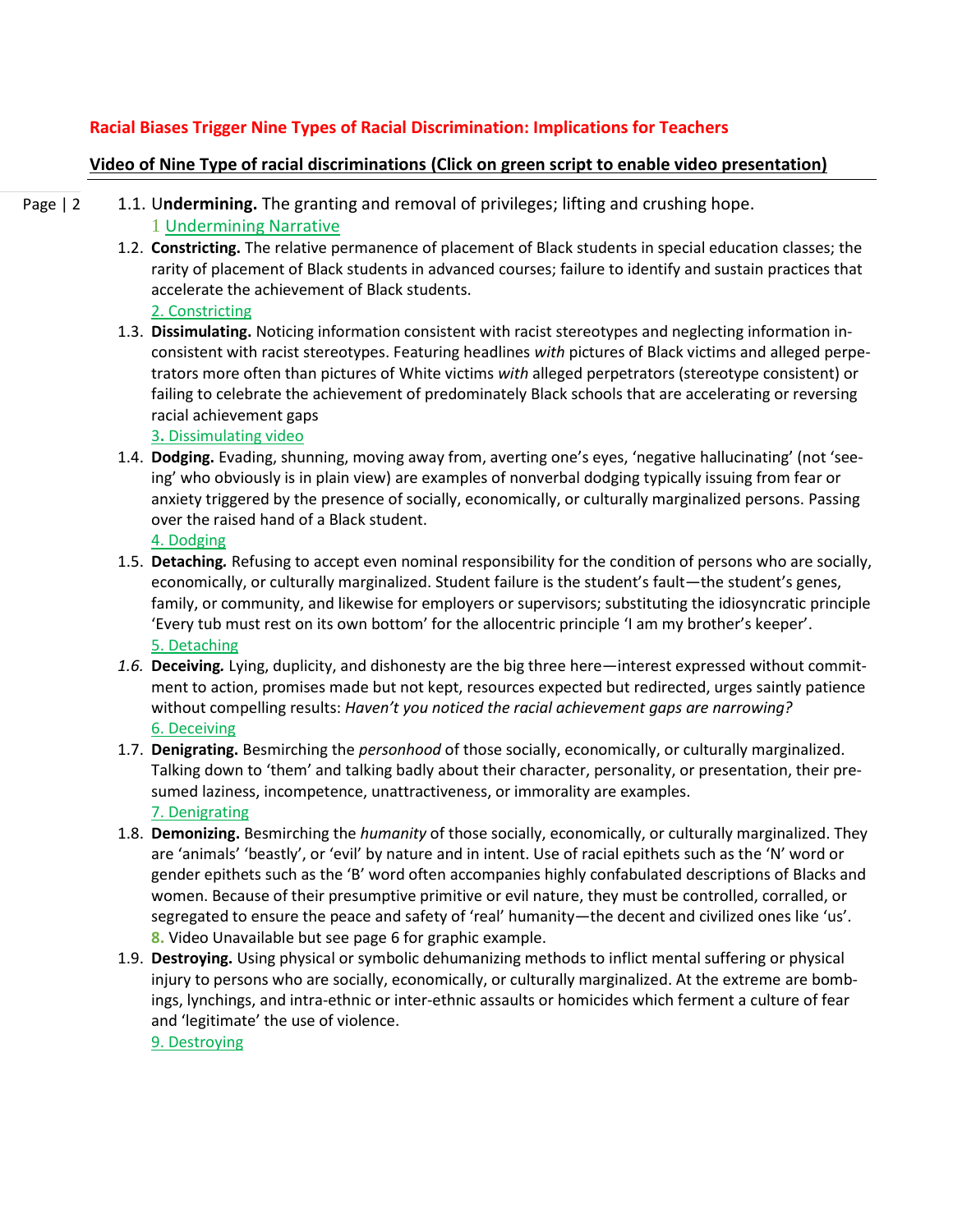# Approach to Solutions: This is HOW We Do it!

Figure 2 provides our framework for designing interventions that accelerate reductions in *disciplinary*  disparities and *academic disparities* that flow from implicit racial biases. This is **HOW** we do it<sup>1</sup>.

## Page | 3 Figure 2 **[Dimensions of Racial Stereotypes Video:](https://www.youtube.com/watch?v=jdlJeqze04I)**



Altogether, our interventions: [Cultural literacy Video](https://www.youtube.com/watch?v=bzhbKktJJN8)

- **H** (Reduce implicit racial biases—Racial Stereotypes and Racial Discrimination, P2),
- **O** (Reduce Disciplinary Disparities by Race and Gender, P9), and
- **W** (Reduce Academic Disparities in Math and Reading, P10)

are designed to produce *well-behaved* **and** *well-educated students who are college bound or career ready, socially competent, and culturally equipped to advance quality of life in neighborhoods and communities they call home.* Hampton, VA: Cobb *&* Henry

## **HReduce Implicit Biases: [Video for cost of racial stereotyping](https://www.youtube.com/watch?v=wtPqMGGh144)**

1. *Racial Stereotypes*. For more than 17 years, we have worked with Black and White male and female pre-teens, teens, and adults from 20 neighborhoods and communities within and outside Pittsburgh to mitigate internalized racist stereotypes they shared in common: Blacks are 'animals' who are 'mentally defective' and 'physically gifted (see Figure 1). Toward this end, we have utilized a wide-range of visual and auditory samples drawn from historical or current media that offered rich opportunities to guide participants' attention to and appreciation of the mentally and socially destructive implications of racist ideology and behaviors reflected in these sampled products. Also,

<sup>1</sup> *This is HOW we do it* contrasts sharply with Montell Jordan's hip-hop hit *This is how we do it* (2009) which is narratively and graphically saturated with racist stereotypes.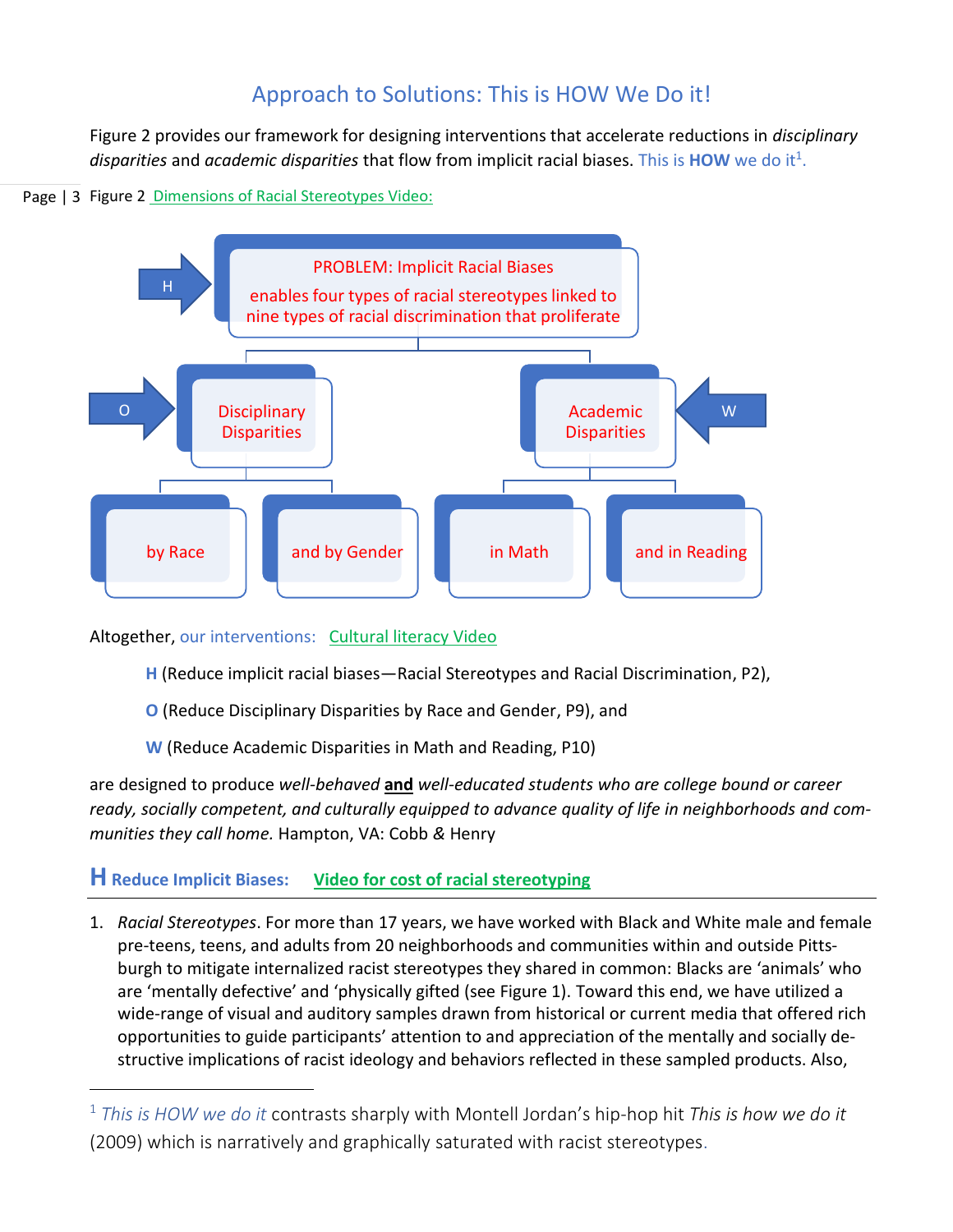enrollees are helped to see how these sampled products were violative of cultural values (*e.g.,* Love and Respect, Learning Orientation, Interpersonal Skills,…,Self-Esteem) and spiritual values (e*.g.,* hope over despair, capitulation over independence).





*We will make developmental adjustments in this model of intervention for use with teaching staff, our expectation being that they, too, will report salutary reductions in internalized racism following training and certification.*

We next evaluate our approach for introducing and consolidating teachers' skills in recognizing, understanding, and overcoming nine types of Racial Discrimination identified on page 4.

2. *Racial Discrimination*. We examine our approach to 4 of the 9 types to illustrate our approach to all. Each of these types, identified on page 3, is introduced in profile and then followed by detailed procedures utilized in processing each with assigned teachers who will be trained and certified in this method.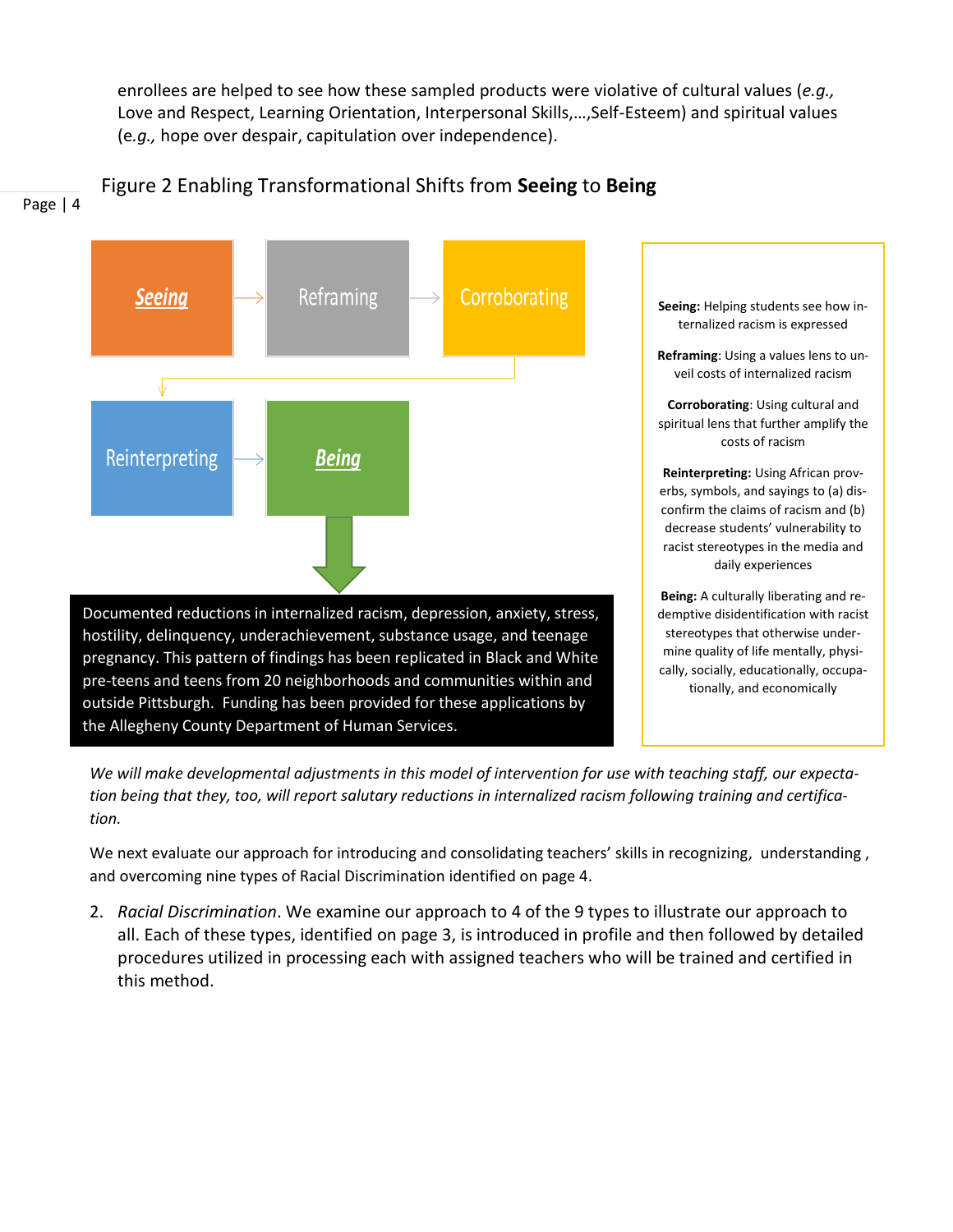Page | 5

### **2. Constricting**

**Minimizing equitable access to opportunity structures offered by the larger society—education, occupation, and income**

### *Icon: Cage*

**Narrative:** If you put a buzzard in a pen six or eight feet square and entirely open at the top, the bird, in spite of his ability to fly, will be an absolute prisoner. The reason is that a buzzard always begins a flight from the ground with a run of ten or twelve feet. Without space to run, as is his habit, he will not even attempt to fly, but will remain a prisoner for life in a small jail with no top.

The ordinary bat that flies around at night, a remarkable nimble creature in the air, cannot take off from a level place. If it is placed on the floor or flat ground, all it can do is shuffle about helplessly and, no doubt, painfully, until it reaches some slight elevation from which it can throw itself into the air. Then, at once, it takes off like a flash.

A Bumblebee if dropped into an open tumbler will be there until it dies, unless it is taken out. It never sees the means of escape at the top, but persists in trying to find

some way out through the sides near the bottom. It will seek a way where none exists, until it completely destroys itself.

In many ways, there are lots of people like the buzzard, the bat and the bee. They are struggling about with all their problems and frustrations. not realizing that the answer is right there above them. We are obligated to help them find their way out—whatever the nature of their barriers that constrict their becoming what they were intended to be.

**Unknown Author**

### **4. Dodging**

**Evading, shunning, moving away from, averting one's eyes, 'negative hallucinating' (not 'seeing' who obviously is in plain view)**

### **Icon: Whelp**

**Narrative:** A BLIND MAN was accustomed to distinguishing different animals by touching them with his hands. The whelp of a Wolf [young wolf] was brought him, with a request that he would feel it, and say what it was. He felt it, and being in doubt, said: "I do not quite know whether it is the cub of a Fox, or the whelp of a Wolf, but this I know full well. It would not be safe to admit him to the sheepfold."

Deep whelming fear, anxiety, and threat are triggered by this young wolf which motivates estrangement and exclusion from the 'fold'—those like us. Moreover, this fear is so primitive that full sight is not required to activate it—even the blind can 'see'!

**Aesop Fable**



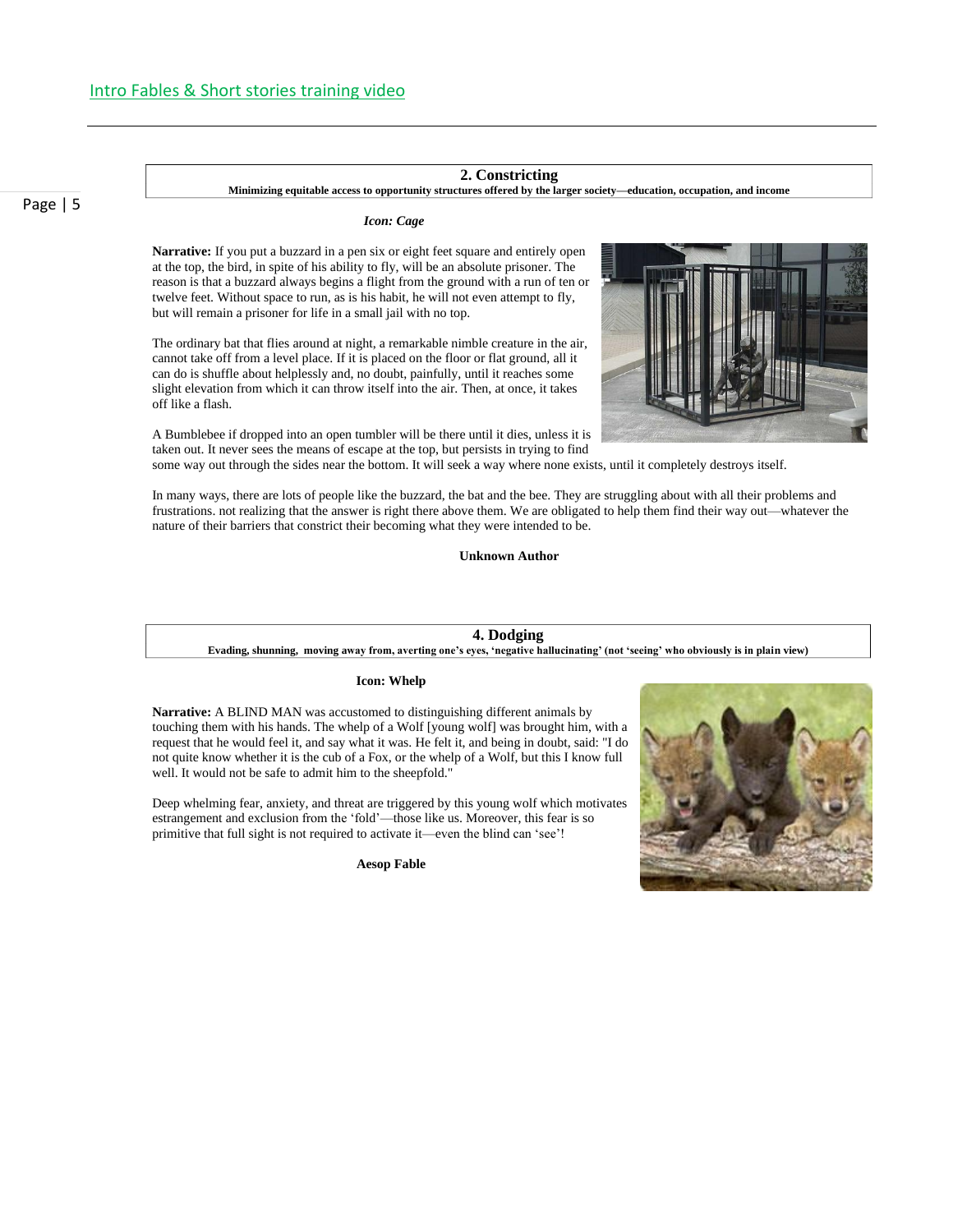### **6. Deceiving Lying, duplicity, and dishonesty are the big three here—promises made but not kept**

### *Icon: Wolf*

**Narrative:** "WHY SHOULD there always be this fear and slaughter between us?" said the Wolves to the Sheep. "Those evil-disposed Dogs have much to answer for. They always bark whenever we approach you and attack us before we have done any harm. If you would only dismiss them from your heels, there might soon be treaties of peace and reconciliation between us." The Sheep, poor silly creatures, were easily beguiled and dismissed the Dogs, whereupon the Wolves destroyed the unguarded flock at their own pleasure.

Here, the wolf feigns friendship, even agreeing to protect and promote the wellbeing of the sheep who accept this false promise to their demise. This accords with 'treaties' or agreements made by the privileged and accepted by victims to the detriment of the latter—the socially and culturally marginalized in our society.

**Aesop Fable**



### **8. Demonizing Besmirching the** *humanity* **of those socially, economically, or culturally marginalized**.

### *Icon: Wounds*

**Narrative:** There once was a little boy who had a bad temper. His father gave him a bag of nails and told him that every time he lost his temper, he must hammer a nail into the back of the fence.

The first day, the boy had driven 37 nails into the fence. Over the next few weeks, as he learned to control his anger, the number of nails hammered daily gradually dwindled down. He discovered it was easier to hold his temper than to drive those nails into the fence.

Finally the day came when the boy didn't lose his temper at all. He told his father about it and the father suggested that the boy now pull out one nail for each day that he was able to hold his temper. The days passed and the boy was finally able to tell his father that all the nails were gone.



You can put a knife in a man and draw it out. It won't matter how many times you say I'm sorry the wound is still there. A verbal wound is as bad as a physical one." The wound here has created an abscess which is capable of infecting the whole body much like demonizing assaults on the cultural and spiritual being of victims marginalized by our society.

### **Author Unknown**

We will use this last discrimination type—*Demonizing*—to illustrate our processing approach to each of our nine types of racial discrimination.

Notice first that each type of racial discrimination entails processing along multi-cognitive modalities—visual, auditory, and sensory—to facilitate depth of understanding and application. We recognize some learners may either prefer or profit more from visual, auditory, or sensory modalities, but we use them all to enhance depth of understanding and quality of application. Each racial discrimination type is processed in the following manner:

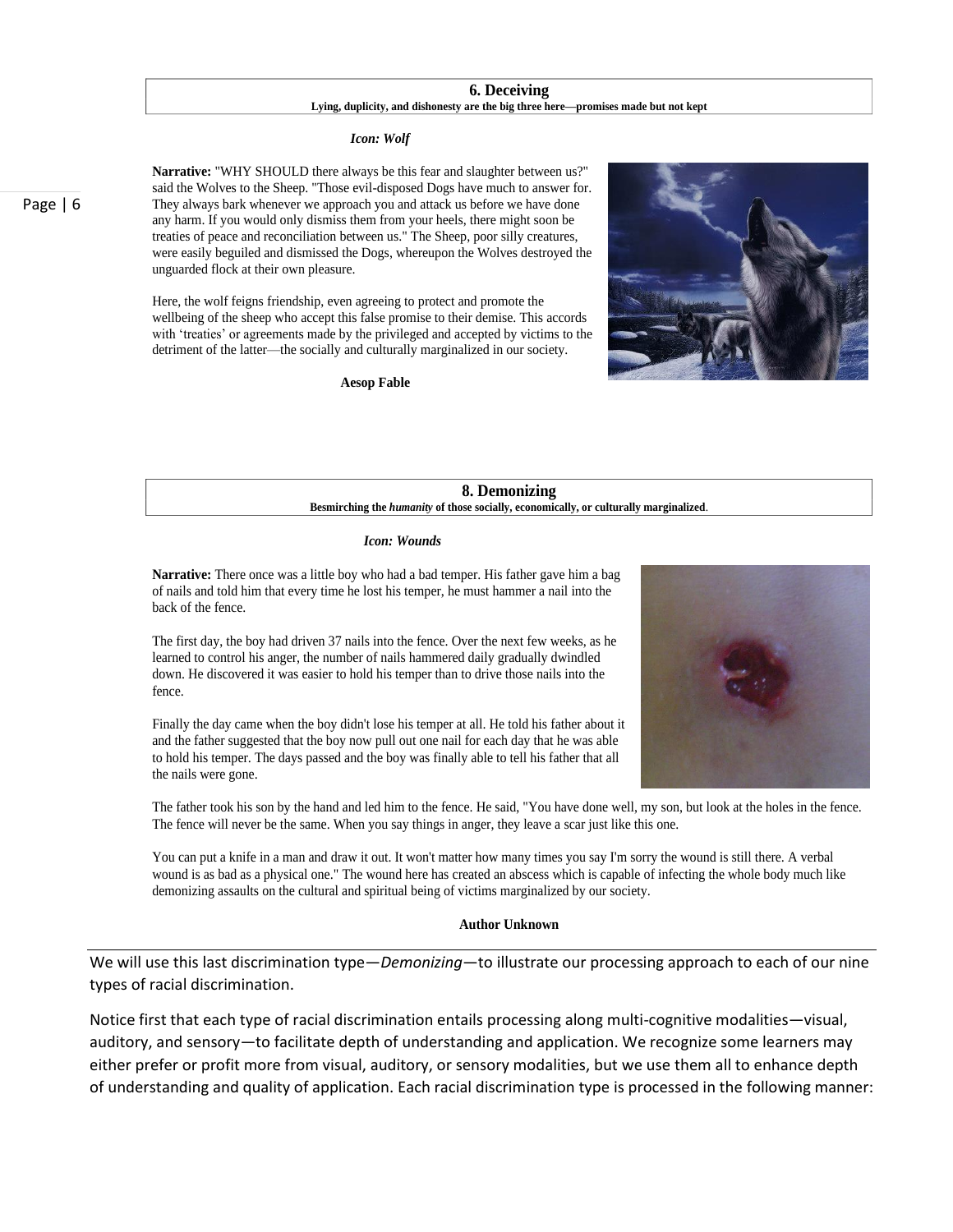- 1. *Make it Personal*: If something like this happened to you:
	- a. How would it make you feel deep inside?
- b. What would it make you think about yourself?
	- c. What would you tell others about what happened to you?
	- d. What would you say to the person responsible for saying this to you?
- 2. *Quantify the Encounter*: Use the following table to check off how this incident would make **you** feel:

\_\_\_\_\_\_\_\_\_\_\_\_\_\_\_\_\_\_\_\_\_\_\_\_\_\_\_\_\_\_\_\_\_\_\_\_\_\_\_\_\_\_\_\_\_\_\_\_\_\_\_\_\_\_\_\_\_\_\_\_\_\_\_\_

\_\_\_\_\_\_\_\_\_\_\_\_\_\_\_\_\_\_\_\_\_\_\_\_\_\_\_\_\_\_\_\_\_\_\_\_\_\_\_\_\_\_\_\_\_\_\_\_\_\_\_\_\_\_\_\_\_\_\_\_\_\_\_\_

**\_\_\_\_\_\_\_\_\_\_\_\_\_\_\_\_\_\_\_\_\_\_\_\_\_\_\_\_\_\_\_\_\_\_\_\_\_\_\_\_\_\_\_\_\_\_\_\_\_\_\_\_\_\_\_\_\_\_\_\_\_\_\_\_**

\_\_\_\_\_\_\_\_\_\_\_\_\_\_\_\_\_\_\_\_\_\_\_\_\_\_\_\_\_\_\_\_\_\_\_\_\_\_\_\_\_\_\_\_\_\_\_\_\_\_\_\_\_\_\_\_\_\_\_\_\_\_\_\_\_

| # | <b>Item</b> | <b>Not at All</b> | <b>A Little</b> | <b>Moderately</b> | <b>Frequently</b> | Undoubtably |
|---|-------------|-------------------|-----------------|-------------------|-------------------|-------------|
|   | Disregarded |                   |                 |                   |                   |             |
|   | Repudiated  |                   |                 |                   |                   |             |
|   | Spurned     |                   |                 |                   |                   |             |
|   | Harmed      |                   |                 |                   |                   |             |
|   | Damaged     |                   |                 |                   |                   |             |
|   | Dehumanized |                   |                 |                   |                   |             |

3. *Name the Discrimination Type*: We call this form of discrimination **Demonizing.**

In a lab experiment conducted by graduate student Jo-Ellen Rudolph and her undergraduate research team (2018), they found that the experimental group receiving treatments identical to those described above were more likely to express proactive, adaptive, and sustained resistance to racial discrimination than control group subjects. Moreover, this documented advantage of experimental over control group participants remained after statistically controlling for differences in race, gender, class status, and socioeconomic background.

## **OReduce Disciplinary Disparities by Race and Gender**

Based on recent reviews of the literature, we are clear-minded that reducing implicit bias is a promising strategy for reducing disciplinary disparities by race and gender. For example, Girvan, Gion, McIntosh, and Smolkowski (2017) examined school office discipline referrals for 1,154,686 students enrolled in 1,824 U.S. schools. Controlling for relevant school factors, they found evidence of racial disproportionally: Black students received far more office discipline referrals than White students. Their findings accord not only with racial disproportionality documented in Pittsburgh but also co-validated nation-ally by the Kirwan Institute which specializes in reducing racial disproportionality [Racial Disproportion](https://kirwaninstitute.osu.edu/article/racial-disproportionality-school-discipline-implicit-bias-heavily-implicated#:~:text=%E2%80%9CImplicit%20bias%E2%80%9D%20is%20heavily%20implicated%20as%20a%20contributing,on%20characteristics%20like%20race%2C%20ethnicity%2C%20age%20and%20appearance.)[ality in School Discipline: Implicit Bias is Heavily Implicated | Kirwan Institute for the Study of Race and](https://kirwaninstitute.osu.edu/article/racial-disproportionality-school-discipline-implicit-bias-heavily-implicated#:~:text=%E2%80%9CImplicit%20bias%E2%80%9D%20is%20heavily%20implicated%20as%20a%20contributing,on%20characteristics%20like%20race%2C%20ethnicity%2C%20age%20and%20appearance.)  [Ethnicity \(osu.edu\).](https://kirwaninstitute.osu.edu/article/racial-disproportionality-school-discipline-implicit-bias-heavily-implicated#:~:text=%E2%80%9CImplicit%20bias%E2%80%9D%20is%20heavily%20implicated%20as%20a%20contributing,on%20characteristics%20like%20race%2C%20ethnicity%2C%20age%20and%20appearance.)

Page | 7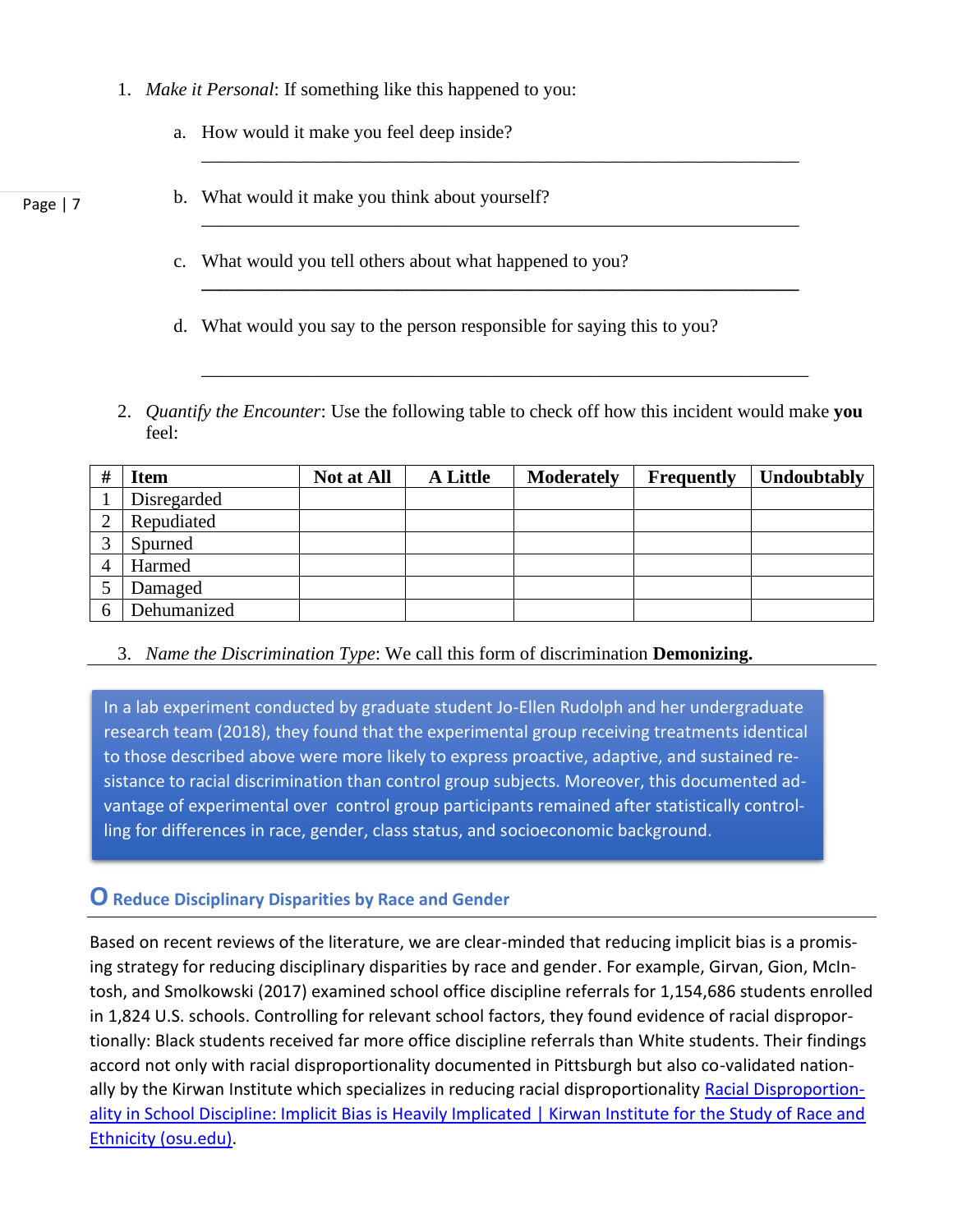Our approach to racial disproportionality in disciplinary referrals is distinctive in four ways:

- 1. We fully accommodate the complex structure of racist stereotypes as others have not (see Figure 1);
- 2. We fully accommodate the complex structure of racial discrimination as other have not (see page 3 which identified 9 types of racial discrimination).
- 3. We fully accommodate the necessity of interventions that diminish racist stereotypes *and* racial discrimination as others have not.
	- 4. We are among the minority of organizations that believe taking on both priorities—diminishing racist stereotypes *and* racial discrimination—is necessary because these processes are causally interrelated; that is, if you do the one without the other, salutary effects of the one will soon be undermined by negative effects generated by the neglected other (see Figure 2):



Relationship between Racial Stereotypes and Racial Discrimination



*We therefore believe that our interventions offer comparative advantages that will net more accelerated reductions in racial disciplinary referrals within and outside school systems—this expectation applying to Black female as well as male students.*

## **W Promote Student Well-being by Accelerated Closures of Racial Achievement Gaps**

**H** (diminish four levels of implicit and explicit racist stereotypes) and **O** (diminish nine types of racial discrimination) will establish a systemic climate which welcomes **W** (accelerating the closure of racial achievement gaps in reading and math). Without **H** and **W**, sustainable drives toward Justice (Outcome Equity) and Freedom (Fair Access to the nation's fountains of opportunity) are improbable if not impossible. This is not speculation. We have electronic files of nearly 200 schools across the nation that had launched strong successful drives toward Justice and Freedom only to see them unsettled and reversed by surging re-emergence of implicit bias and racial discrimination. We have documented this travesty of Justice and Freedom in public school districts large and small located in locations North and South and East and West. We also have documented multiple examples of this process even in Pittsburgh, Pennsylvania—one of America's most livable cities.

So, then, we are vigorous supporters of policies and practices that diminish implicit bias and racial discrimination as together they enable deployment of policies and practices that ongoingly normalize the achievement of Justice and Freedom*. There is a glitch, however: Evidence is strong that diminishing implicit racial stereotypes does not in itself accelerate the closure of racial disparities in reading and math, i.e., reducing implicit racism does not reliably accelerate closures of racial achievement gaps* [Educator](https://www.brookings.edu/blog/brown-center-chalkboard/2020/07/20/educator-bias-is-associated-with-racial-disparities-in-student-achievement-and-discipline/)  [bias is associated with racial disparities in student achievement and discipline \(brookings.edu](https://www.brookings.edu/blog/brown-center-chalkboard/2020/07/20/educator-bias-is-associated-with-racial-disparities-in-student-achievement-and-discipline/)

We therefore support implicit bias training for reasons identified but we support an additional model that provides evidence of accelerated gap closures in foundational disciplines of reading and math. We

Page | 8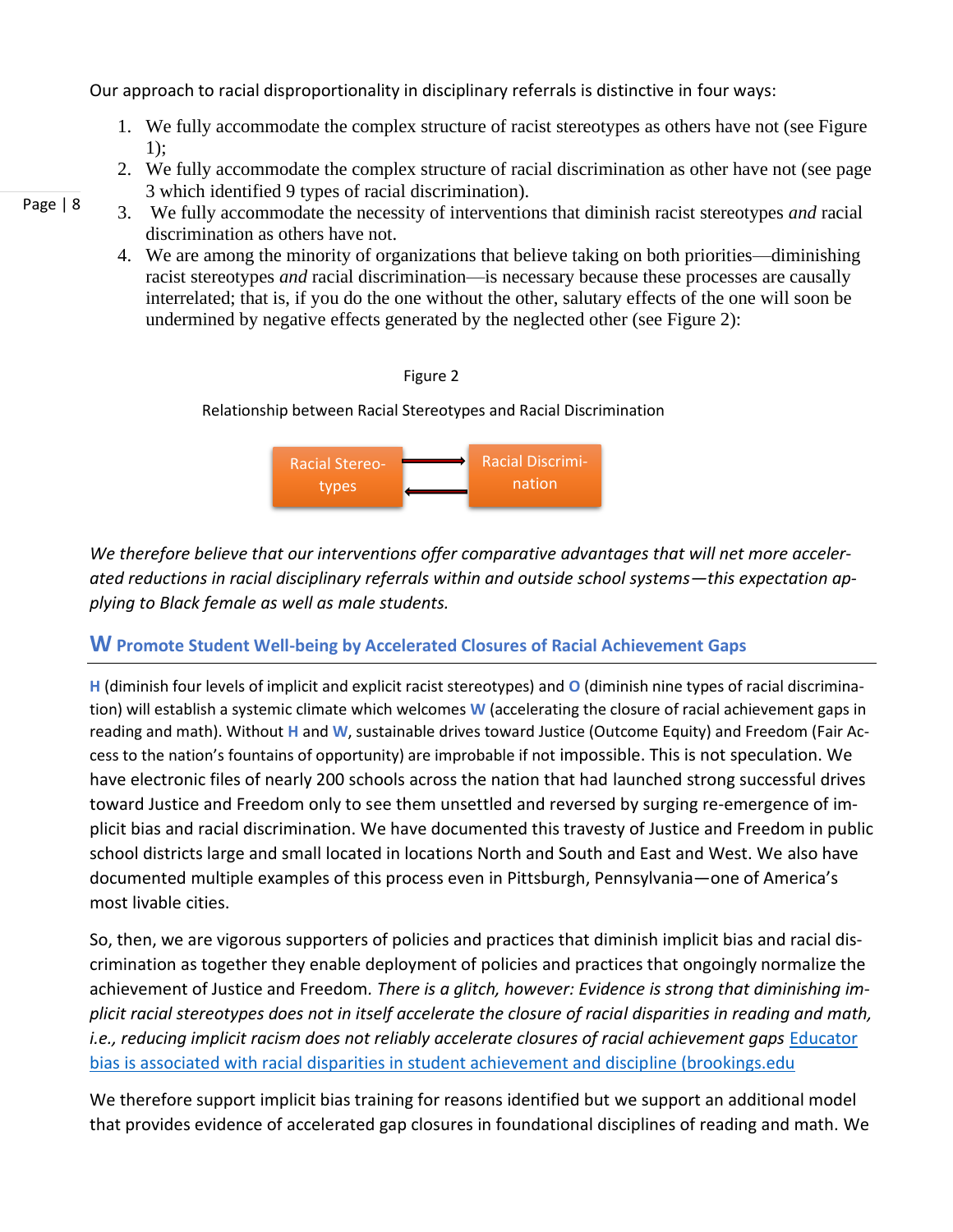refer to these policies and practices as Values for Life which we now describe in terms of historic origins and subsequent findings.

Page | 9 questions: At that time, how would you like your child to feel deep inside about himself (herself)? Twenty years ago, we asked caregivers of children under age five to sit back and relax and try to imagine their children's lives 10 to 15 years from now. We then presented four systemically structured About you? About school? About his (her) friends? Typically these questions, administered over the years to large numbers of Black and White biological and surrogate male and female parents of low and middle income, evoked emotionally-tinged narratives that could be allocated about 75 percent of the time to one or more of seven categories: *I want my child to be high in love and respect, interpersonal skills, learning orientation, self-confidence, self-persistence, self-esteem, and self-reliance.* Taken together, these seven categories we now refer to as Values for Life.*<sup>2</sup>*

Having found that Values for Life were affirmed across racial, socioeconomic, gender, and intergenerational lines, we wondered whether these family values were shared with schools and churches—complementary socializing systems. We adjusted our interview format for elementary school teachers (imagine children in your class 10-15 years from now) and pastors-in-training (imagine children in your fellowship 10-15 years from now). We found that the seven values identified by families with children under five were affirmed by teachers and seminarians. We reasoned that values shared among these major socializing systems might carry future implications for community building—and it has.

Next, we generated positive and negative items for each value. For self-persistence, *e.g., maintains focus in face of distractions* or *seeks out challenging or difficult tasks* were identified for the positive polarity and *fails to complete projects started* or *short attention span* for the negative polarity. Item sets have been repeatedly revised over the years and subjected to rigorous psychometric evaluation. The result: We now have trial sets of items for each value across the developmental spectrum Pre-K to 12, some of these scales being observer- or self-ratings or both.

From the literature, we identified potential antecedents to each identified value. The short of a long story is that we found that 11 antecedent categories patterned in common and distinctive ways with each of our seven values. For self-persistence, *e.g*., we found in field and lab studies that parents or parent surrogates who were skillful in managing five antecedent behavioral categories—Provides Learning Opportunities, Stimulates Language, Stimulates Inquisitiveness, Stimulates On-Task Behaviors, and Reverses Off-Task Behaviors—tended to have children who tested high in self-persistence. From these studies we identified antecedent behaviors for each of the remaining six values.

Clarifying linkages between antecedent behaviors and valued outcomes was one challenge, and identifying ways and means of helping families, schools, peers, churches, and neighborhoods become accomplished supporters and implementers of identified antecedents was the companion challenge. For this purpose, all Values for Life Interventions are informed by Ajzen's theory of planned behavior, one of the most utilized and best validated theories for understanding and predicting an impressively wide range of individual, social, and systemic behaviors (currently more than 41,000 citations in the professional literature). Using this theory to guide Values for Life (VFL) interventions Pre-K to12, here's a summary of what we've found (published studies supporting these summaries are listed under References).

<sup>2</sup> I am grateful to my former Administrative Assistant Rev. Gwendolyn Harris who first suggested the name *Values for Life.*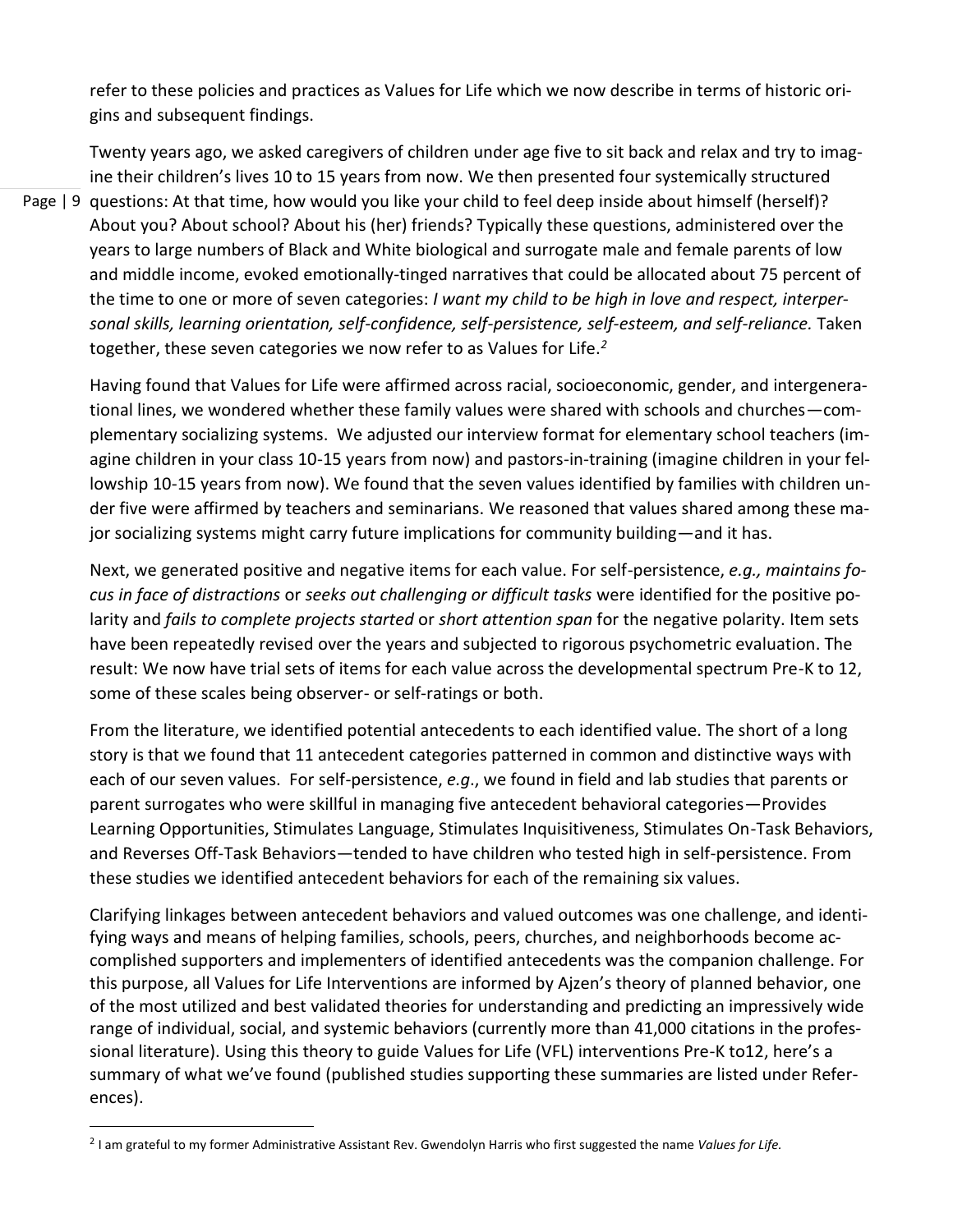- Parents of Pre-K to 8 children have been trained successfully in two labs and multiple community settings to increase their children's level of performance on each value;
- Achievement gaps on a nationally standardized test were practically eliminated within eight months of exposure to VFL interventions in a Pre-K urban school setting;
- Page | 10
- At the end of the school year, six of seven VFL assessments were significantly higher for Head Start classrooms trained in VFL interventions relative to Head Start classrooms trained in the standard Head Start curriculum;
- On a third grade predominately Black low-income sample, there was a 14-point gain in math and 29-point gain in reading proficiencies at the end of the first year of VFL interventions. In a predominately Black high poverty secondary charter school, we found a 30.6 point gain in math and 13.5 gain in reading proficiencies following two years of VFL interventions.
- In samples of public elementary and high school students, *VFL interventions increased daily attendance and reduced tardiness; reduced disciplinary referrals and suspensions; decreased levels of depression, anxiety, stress, and hostility; and reduced proclivities toward juvenile delinquency and teenage pregnancy*.



Figure 3. Values for Life and Accelerated Achievements in High School Reading and Math

Over a period of 4 years, we were invited to implement our Values for Life curriculum at a charter high school located in downtown Pittsburgh. We documented progressive gains in math and reading achievement proficiencies over the first three years in the predominately Black secondary school setting. In the fourth year when the CEO of the school was fired—its board composition and leadership changed hands and our contract was cancelled—achievement scores plummeted sharply without recovery even in the latest evaluations.

Finally, in Table 3 we examine implications of these findings for our construct of Freedom.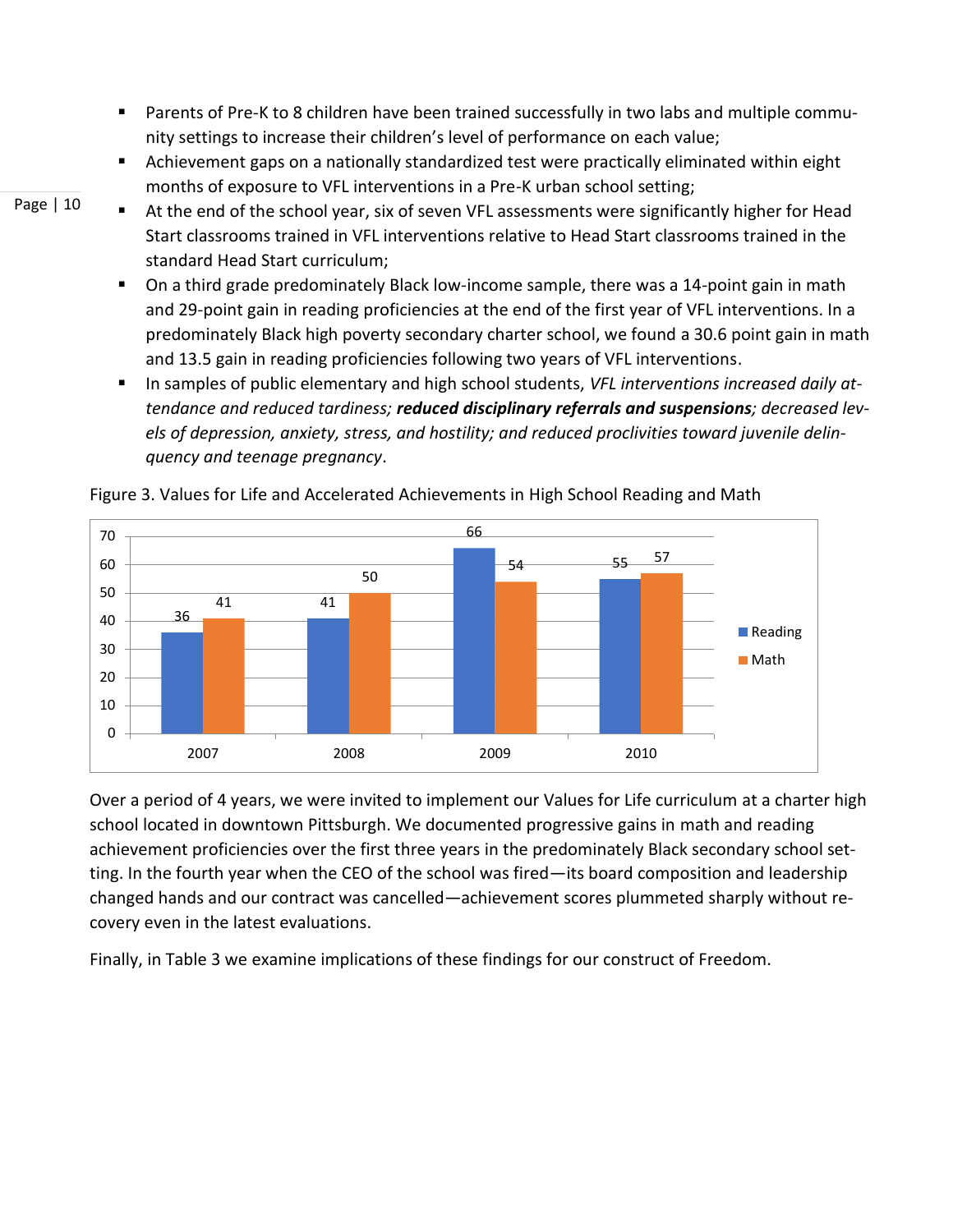

We utilized three nationally available indicators for each of three socioeconomic categories.

We evaluate access percentages to America's fountains of opportunity in Figure 4 against a cultural null of 60%, the valuation of each Black slave as stipulated for representation and taxation purposes in America's 1787 Constitutional Convention in Philadelphia. Although the valuation here was for political and economic purposes, we believe that this three-fifths or 60% proclamation may also approximate then and now in evaluating the nation's unselfconscious appraisal of Black relative to White life in America. Currently, only Access Indicator 1, high school graduation, exceeds this cultural null of 60 percent—the minimum cut point for assuring the nation we have pressed and shrugged our way beyond egregious and enduring political constructions of Black Other legislated nearly 334 years ago. Presently, however, our nation's attainment of fair and unfettered access is generally closer to the Cultural Null Line than it is to the Social Equity Line which denotes fulsome emancipation*. Implementation of recommended policies and practices will help lift this tragically familiar boot of oppression—400+ years and counting--off our children's necks. And this is* **HOW we do it!**

## Strategies for Evaluation

Following our theory articulated in Figure 2 on page 4, implicit bias increases levels of (a) racial stereotyping and racial discrimination that in turn increases levels of (b) disciplinary disparities and (c) academic disparities. These expectations along with their corresponding remedies—**HOW**—provide our framework for evaluation:

- 1. For (a) we propose administering pre-to-post training assessments of:
	- 1.1. Implicit racist attitudes
	- 1.2. Explicit racist attitudes
	- 1.3. Knowledge of nine types of racial discrimination
- 2. For (b) we propose examining pre-to-post training assessments of:
	- 2.1. Number disciplinary referrals
	- 2.2. Type of disciplinary referrals
	- 2.3. Gender disparities in referrals
- 3. For (c) we propose examining ongoingly
	- 3.1. Shifts in reading grades over time disaggregated by race
	- 3.2. Shifts in math grades over time disaggregated by race
	- 3.3. Shifts in reading on standardized reading assessments disaggregated by race
	- 3.4. Shifts in math on standardized math assessments disaggregated by race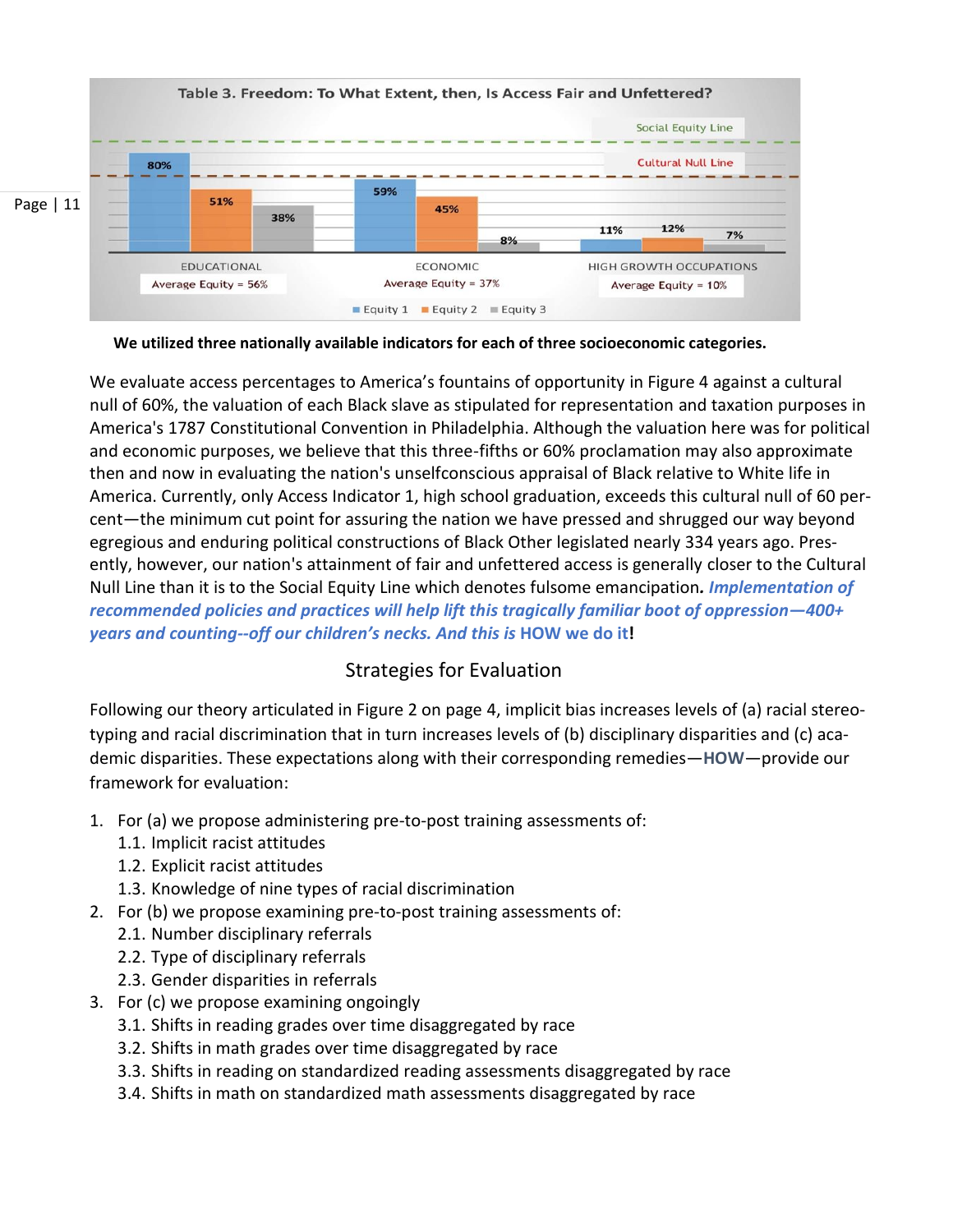## References

Banaji, M. R. & Greenwald, A. G. (2013). *Blindspot: Hidden biases of good people.* NY, NY: Delacorte Press.

### Page | 12

Banaji, M. R., & Heiphetz, L. (2010). Attitudes. In D. T. Gilbert & S. T. Fiske (Eds.), *Handbook of social psychology* (pp. 353-393). Hoboken, NJ: John Wiley & Sons.

Beale-Spencer, M. (2010). Black or White—Kids on race. CNN Pilot Demonstra-

tion[:http://i2.cdn.turner.com/cnn/2010/images/05/13/expanded\\_results\\_methods\\_cnn.pdf](http://i2.cdn.turner.com/cnn/2010/images/05/13/expanded_results_methods_cnn.pdf)

- Cudd, (2006), A.E. (2006). *Analyzing oppression.* Oxford University Press, DOI:1093/0195187431.001.0001
- Evans, J.P., & Taylor, J. (1995). Why are contemporary gangs more violent than earlier gangs? An exploratory application of the theory of reasoned action*. Journal of Black Psychology*, .*21*,71-78.,

Girvan, E.J., Gion, C., McIntosh, K., & Smokowski, K. *School Psychology Quarterly*. 32(3), 392-404.

Goff, P. A., Eberhardt, J. L., Williams, M. J., & Jackson, M. C. (2008). [Not yet human: Implicit](http://psychology.stanford.edu/~mcslab/PublicationPDFs/Not%20yet%20human.pdf) 

[knowledge, historical dehumanization, and contemporary consequences.](http://psychology.stanford.edu/~mcslab/PublicationPDFs/Not%20yet%20human.pdf) *Journal of Personality and* 

*Social Psychology, 94*, 292-306.

- Harris, L. T., & Fiske, S. T. (2006). Dehumanizing the lowest of the low: Neuroimaging responses to extreme out-groups. *Psychological Science, 17,* 847–853.
- Kinzler, K.D., Shutts, K. and Correll, J. (2010), Priorities in social categories. Eur. J. Soc. Psychol., 40: 581- 592. [https://doi.org/10.1002/ejsp.739.](https://doi.org/10.1002/ejsp.739)

Rudolph, Jo-Ellen (2018), Senior Research Seminar, Department of Africana Studies, University of Pittsburgh,

- Taylor, J. (1999). Toward a purposeful systems approach to parenting. In R.L. Jones (Ed.), *African American Children, Youth and Parenting,* Hampton, VA: Cobb & Henry.
- Taylor, J., Brown, B.O., and Denton, S.E. (1996). Milliones' Developmental Inventory of Black Consciousness, Revision 2. In Handbook of Tests and Measurements for Black Populations, Volume 2 (Jones, Reginald L., editor), Cobb & Henry Publishers: Hampton, VA.
- Taylor, Doswell, Tull, *et al.,* No Justice and No Freedom in American Society and its Schools: Can Churches Enable Reversals of these Trends? Under editorial review.